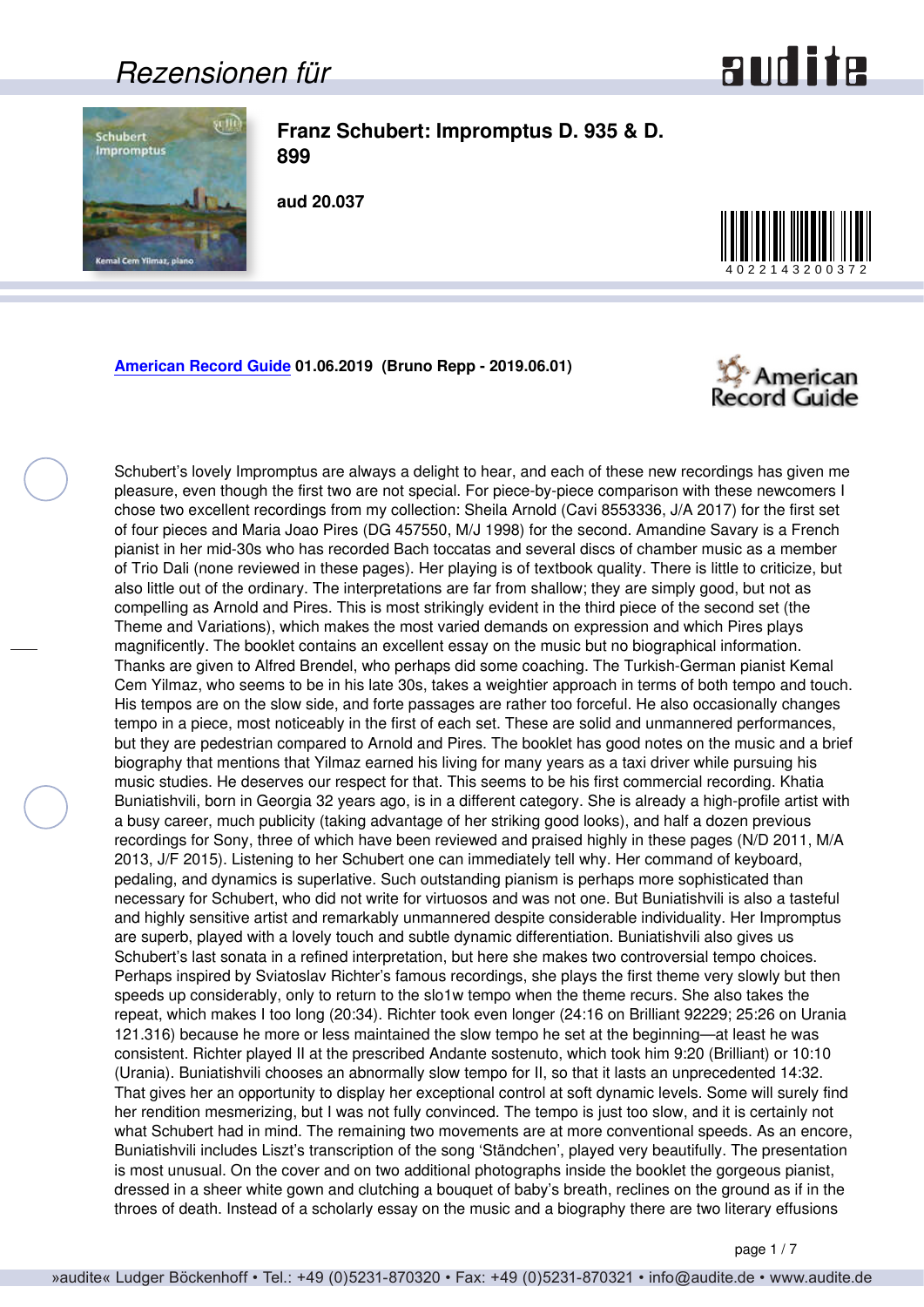

<span id="page-1-0"></span>of Buniatishvili called "Notes of a Feminist" and "Death and the Maiden". The first seems to be addressed to an unidentified male or perhaps to the male gender wholesale, but its relevance to the music is unclear. The second points out "a certain femininity and sensitivity in Schubert's works [that] are destined to die like a river, taking with it a white night dress" and then digresses into further feminist ruminations. At least there is a connection with the photographs, but unless those prose texts are to be considered poetry, licensed to be impenetrable, they seem pretentious piffle to me. At the same time I feel some admiration for this young woman who is determined to do things her own way and has persuaded Sony to let her go ahead.

**ClicMag N°91 - Mars 2021 ( - 2021.03.01)**



Limpides mais secrets, chantés dans le piano, l'opus 90 est de bout en bout merveilleux de tendresse, de secret, cherchant le silence, preuve que ce pianiste singulier est décidément à suivre.

*Full review text restrained for copyright reasons.*

**[Facebook](https://www.facebook.com) 9. Januar (Jean-Yves Duperron - 2019.01.09) source: [https://www.facebook.com/pg/Musique-pour...](https://www.facebook.com/pg/Musique-pour-tous-256938057847879/posts/)**

#### facebook

#### **Musique pour tous**

Turkish-German pianist Kemal Cem Yilmaz instinctively throws into relief the vocal nature of these piano pieces (after all, Schubert was first and foremost a composer of lieder) and like a singer, knows when and where to slow down and breathe. Here and there, during the more passionate passages, you can even hear him hum along, à la Glenn Gould, when emotion takes over. But don't worry, it's so faint that at first I thought I was hearing things. He clearly "gets" the aforementioned shifts in mood and mode, and responds accordingly with warmth, tenderness or passion. And even though these are not technically challenging pieces, there are still quite a few passages that require clear and articulate phrasing, as well as proper dynamic balance between the left and right hand, all things that Kemal Cem Yilmaz does with natural ease. You most likely already have one or more recordings of the Schubert Impromptus in your music collection but should seriously consider this one as an alternative. And if not, don't hesitate.

In conclusion, we all know how many talented musicians or people with high degrees of education fail to make it and end up being taxi drivers. It turns out it's the other way around for Kemal Cem Yilmaz. He worked twelve years of his life as a taxi driver in Hannover, in order to support his musical studies and freelance recitals. This seems to be only his sophomore recording, the first being a release, on the same label, of Bach's Goldberg Variations. Let's hope there are many more.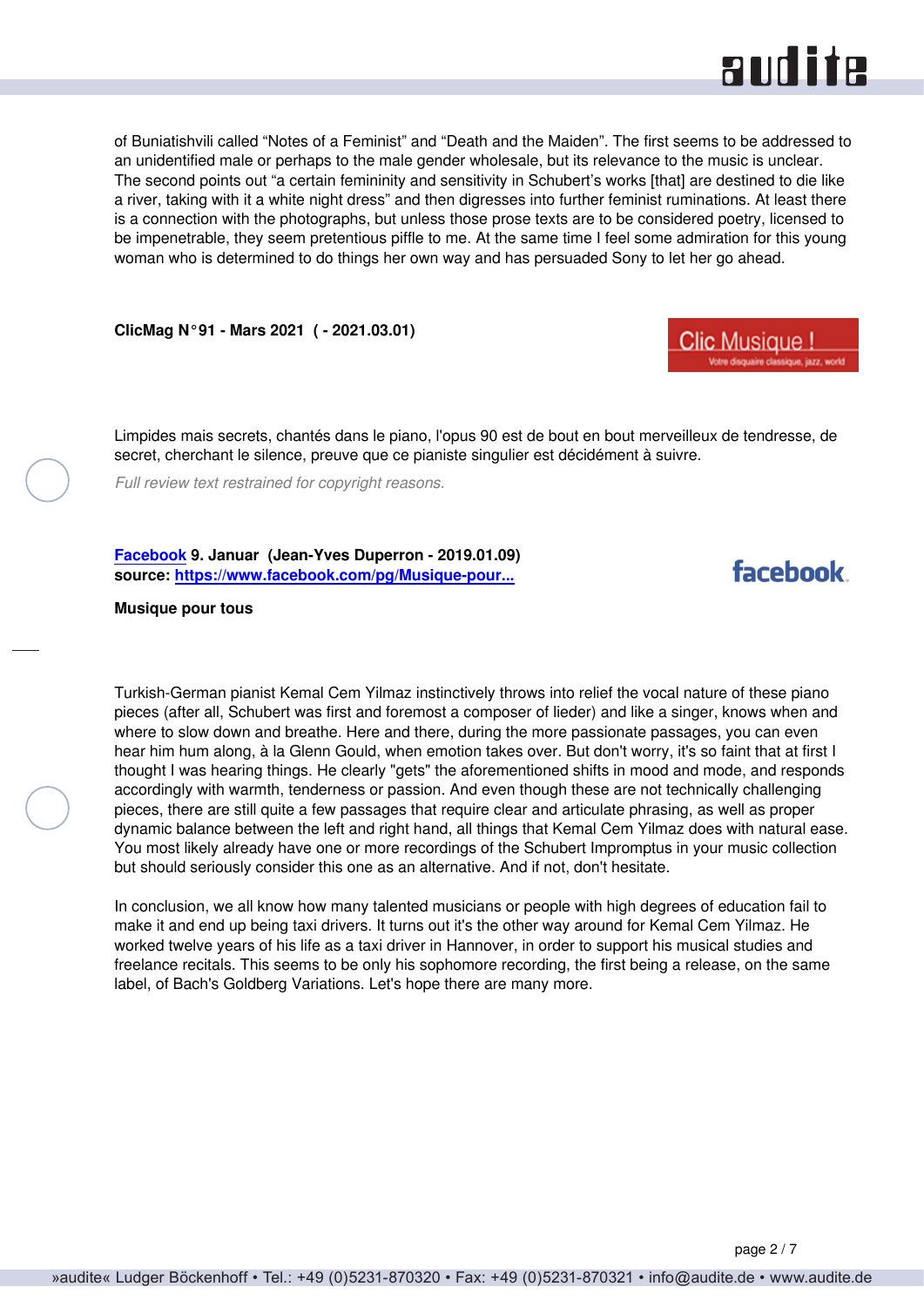## audite

#### <span id="page-2-0"></span>**[Fanfare](http://www.fanfaremag.com/) August 2019 (Jerry Dubins - 2019.08.01)**



Turkish-born, Hannover-trained pianist and composer Kemal Cem Yilmaz has thus far had one album reviewed in Fanfare, his Audite recording of Bach's Goldberg Variations. It was reviewed in 41:6 by James Maiello, who didn't find much to recommend it.

Schubert's two sets of Impromptus are played by many and beloved by all. I'm not sure why, on the present album, Yilmaz and/or Audite's production team chose to program the two sets in reverse order. Both, it's true, were written in 1827, the last full year of Schubert's life, but at least the D 899 set was partially published while the composer was still alive, whereas the D 935 set wasn't published until 1839, 11 years after his death. I suppose it doesn't really matter what order you listen to them in, but I'm always struck by the perversity of it when works are programmed, for no discernible reason, contrary to expected norms and common sense.

That said, I like Yilmaz's performances a lot. He plays with a singing tone, nimble finger work, the right amount of pedal in the right places, and he's quite adept at sculpting the melodic lines from out of the accompaniment. We hear the contours of the song hidden within and emerging from the rhythmic patterns and shifting harmonies.

Yilmaz is not unique, however, in these respects, and I'd be hard-pressed to say that he is better at it than five of my favorites: Andreas Haefliger (Sony), Maria João Pires (Deutsche Grammophon), Krystian Zimerman (Deutsche Grammophon), Wilhelm Kempff (Deutsche Grammophon), and Radu Lupu (Decca). That I would put Yilmaz in this same company is high praise indeed.

Since we've been asked to mention it, I will tell you that if you're interested in acquiring this release in surround-sound format, it's available as an HD download at audite.de.

**[Stretto – Magazine voor kunst, geschiedenis en muziek](http://www.stretto.be) Maart 25, 2019 (Michel Dutrieue - 2019.03.15) source: [http://www.stretto.be/2019/03/15/heerlij...](http://www.stretto.be/2019/03/15/heerlijk-mooie-impromptus-moments-musicaux-e-a-van-schubert-door-kemal-cem-yilmaz-en-patricia-m)**



**Heerlijk mooie Impromptus, Moments musicaux e.a. van Schubert, door Kemal Cem Yilmaz en Patricia Montero, op de labels Audite en pavane**

Na een schitterende carrière als docente, nam Patricia Montero, een leerlinge van Eduardo del Pueyo, een aantal pianowerken van Schubert op, die haar heel na aan het hart liggen, inclusief de weinig gespeelde en onafgewerkte Sonate D. 571. Kemal Cem Yilmaz begon op achtjarige leeftijd piano te studeren bij Daniel Vodovoz in Langenhagen, nabij Hannover. Het publiek was verrukt over zijn talrijke concerten als kind, want zijn spel was reeds volwassen en inspirerend. Patricia Montero en Kemal Cem Yilmaz brengen nu op hun nieuwe cd, de verklanking van de intieme, dichterlijke emotionaliteit van Franz Schubert.

Schuberts hier, door Kemal Cem Yilmaz gespeelde, acht Impromptus uit 1827, zijn karakterstukken die tot zijn bekendste en populairste pianowerken behoren. Vol rijke lyriek, zijn ze weliswaar veel meer dan kleine toevalligheden "à l'improviste", zoals de titel laat vermoeden. De Impromptus, gecomponeerd tijdens een vakantie in Graz, werden gepubliceerd in twee sets van elk vier Impromptus. De eerste twee stukken van de eerste set werden in 1827 tijdens het leven van de componist, door Haslinger in Wenen gepubliceerd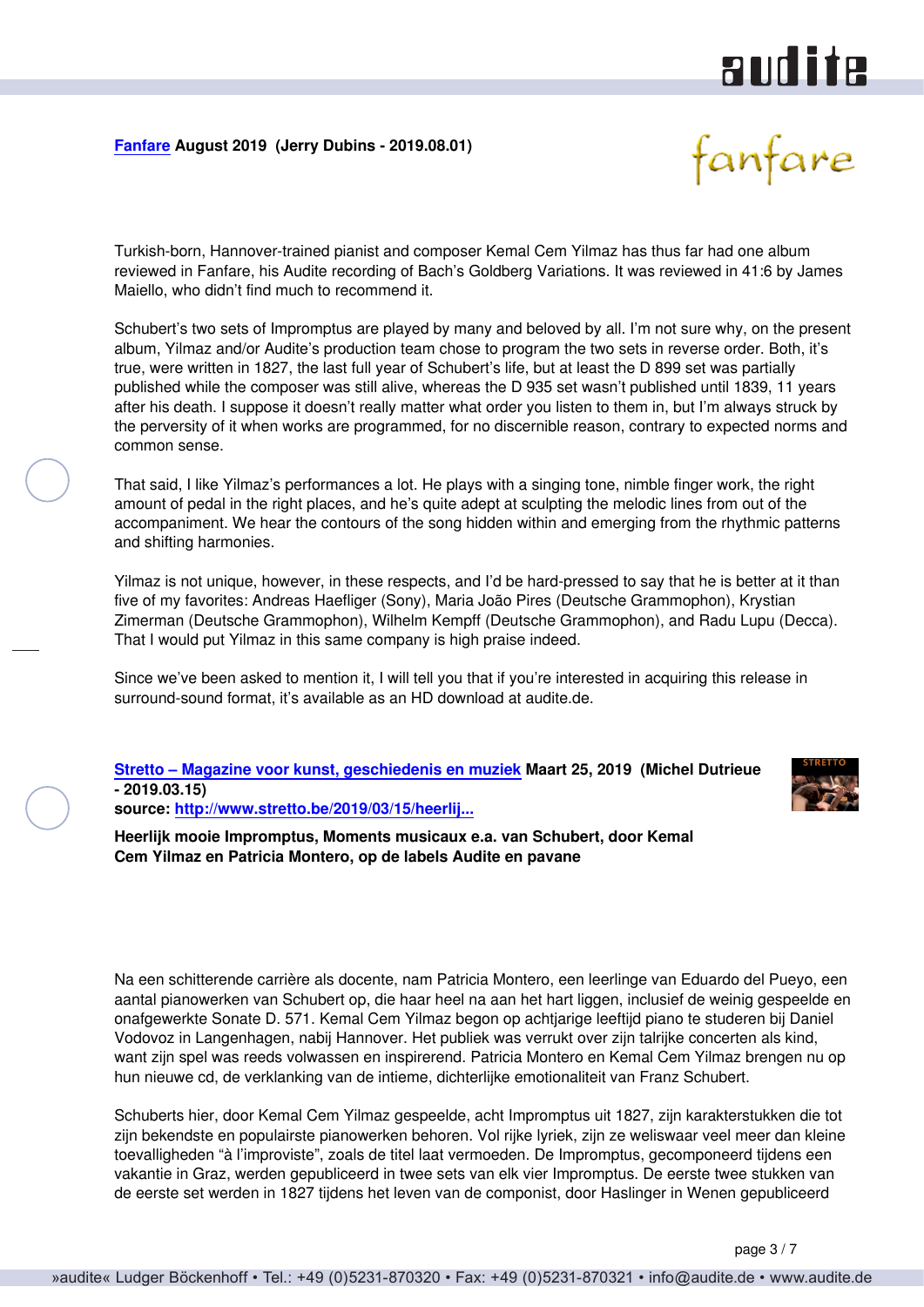### **RUD ite**

als op. 90. De derde en vierde van de eerste set werden gepubliceerd in 1857. De tweede set werd in 1839 postuum gepubliceerd als op. 142, met een opdracht toegevoegd door de uitgever, aan Franz Liszt. De twee sets zijn nu gecatalogiseerd als respectievelijk D. 899 en D. 935. Ze worden terecht beschouwd als één van de belangrijkste voorbeelden van het fijn en populair Biedermeier genre in het Wenen van de vroege 19de eeuw.

Eén van de opmerkelijkste aspecten van Schuberts talent was ongetwijfeld zijn vermogen om als tijdgenoot van de grote Beethoven, voor wie hij trouwens de grootste bewondering had, zijn eigen persoonlijke taal te ontwikkelen. Door het combineren van één sonate en twee verzamelingen korte pianostukken, eert de opname van Patricia Montero, twee verschillende maar complementaire aspecten van Schuberts pianowerken. Bovendien gaf Schubert als één van de eersten in die tijd, bekendheid aan kleine genres, zoals korte stukken voor piano, Impromptus, Moments musicaux en Klavierstücke. Het specifiek karakter van deze korte stukjes werd gevormd door hun lyriek, die overal terug te vinden is en die terecht geassocieerd wordt met zijn talent voor het componeren van liederen.

De beroemdheid van Schuberts korte stukken heeft echter de bekendheid van zijn bijzondere sonates overschaduwd. Het aantal sonates, gecomponeerd door Schubert, is moeilijk te bepalen, omdat vele helaas niet voltooid werden. Dit is het bv. geval met de waardevolle Sonate in fis D. 571. Deze Sonate werd gecomponeerd in juli 1817 maar werd pas voor het eerst gepubliceerd door Breitkopf & Härtel in 1888. De sonate is onvolledig. Ze bestaat slechts uit slechts één enkele beweging, en zelfs die werd niet voltooid. Anderen, zoals Eusebius Mandyczewski (1857-1929), Howard Ferguson, Noël Lee en Martino Tirimo (°1942), hebben geprobeerd de veronderstelde intenties van Schubert te realiseren. Deze hypothetische aanvullingen van de sonate werden door hen ontleend aan afzonderlijk gepubliceerde stukken van Schubert, zoals een (verondersteld) Andante in A, D. 604, een Allegro vivace in D, en een Allegro in fis, D. 570.

Schubert componeerde Drei Klavierstücke D. 946, in mei 1828, amper zes maanden voor zijn overlijden. Ze waren oorspronkelijk bedoeld als een derde set van vier Impromptus, maar er werden er slechts drie gecomponeerd. De Klavierstücke werden voor het eerst gepubliceerd in 1868, onder redactie van Brahms. In vergelijking met de sets D. 899 en D. 935, worden deze werken jammer genoeg vaak verwaarloosd en worden ze dan ook niet vaak gespeeld of opgenomen. Er is daarnaast weliswaar twijfel of deze stukken daadwerkelijk een cyclus vormen of dat ze zijn samengevoegd door Brahms. Sommige musicologen noemen de stukken geen Impromptus, terwijl de eigenlijke Impromptus D. 899 en D. 935, de neiging hebben dichter bij de sonatevorm te staan. De constructie van de stukken D. 946 is trouwens ook anders en staat tamelijk dicht bij de Moments musicaux, cfr. hoe Schubert de midden episoden van de stukken componeerde, en hoe hij telkens de tweede thema's introduceerde.

In de Six Moments musicaux op. 94 (D. 780) vinden we een grote formele diversiteit aan Schubert-achtige eigenschappen, zijn uniek melodisch talent, zijn buitengewone en originele harmonie met onverwachte akkoorden en modulaties, zijn vermogen om zijn eigen intieme toonkleur te creëren, en zijn voorkeur voor sfeer en schemering.

De zes Moments musicaux, D. 780 (op. 94) werden gecomponeerd tussen 1823 en 1828 en gepubliceerd in het voorjaar van 1828. De oorspronkelijk titel "Moments Musicals" kwam niet van Schubert, maar werd bedacht door de pianist, componist en uitgever, Maximilian Marcus Joseph Leidesdorf (1787-1840) (foto). Naast de Impromptus, Militaire Mars en de Wanderer Fantasie, behoren ze tot Schuberts meest geliefde en beroemdste pianostukken. Schubert zou ze gecomponeerd hebben onder invloed en naar het voorbeeld van de Impromptus, op. 7, uit 1822, van Jan Václav Voříšek en deze van Heinrich Marschner (1795-1861). Schuberts nr. 3 in f werd gearrangeerd door o.a. Leopold Godowsky (foto met Charlie Chaplin), en de zesde werd reeds in 1824, afzonderlijk gepubliceerd in een kerstalbum met als titel, "Les plaintes d'un troubadour".

Het eerste Moment musical (Moderato) liet al echo's horen van zijn latere Pianosonate ("Premiere Grande Sonata"), in la klein, D 845, uit 1825, maar bleef nog grotendeels binnen de stijl van de vroeg romantiek. De tweede (Andantino) ontwikkelde de typische sterke emotionele uitbarstingen van Schubert. Opvallend hier is het gebruik van fis (klein) als de toonaard van de dood binnen de romantische stijl, die optreedt in het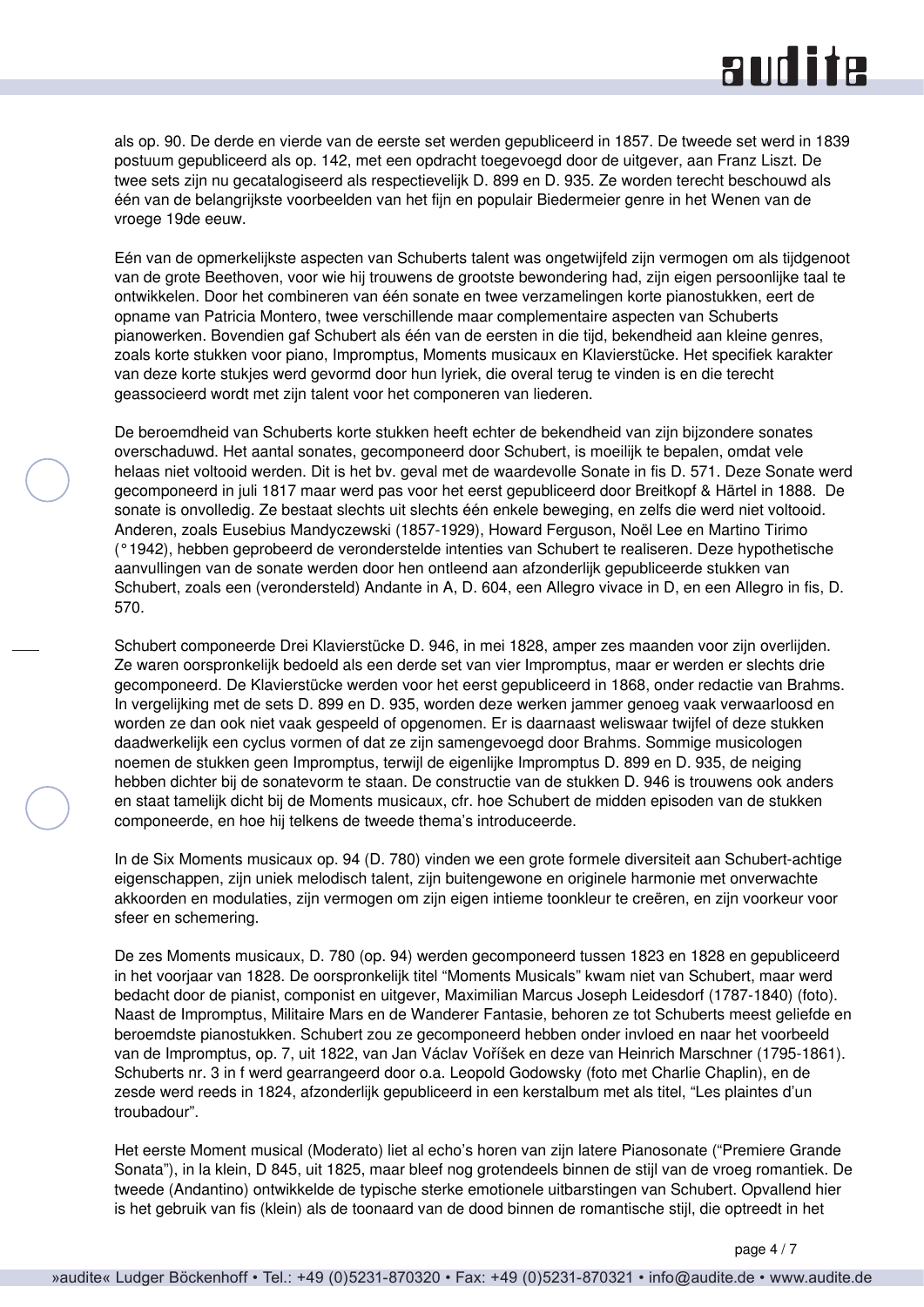### **RUD ite**

donker, monotoon B-deel, die naar het einde van de episode, in drama toeneemt. Het doelloos pendelmotief van de A-episode wijst naar het motief van de verdwaalde zwerver, die in zo veel werken van Schubert voorkomt. Pendelmotieven stralen hopeloosheid en doelloosheid uit. Het derde stuk (Allegro Moderato), ook bekend als "Air Russe", doet denken aan de vele dansen die Schubert voor piano componeerde. In tegenstelling tot de sombere stemming van andere in de cyclus, is deze bijgevolg eerder licht verteerbaar.

In het vierde stuk (Moderato) zijn duidelijk echo's van Bach te horen, met wiens werk Schubert druk bezig was op het moment dat hij de stukken componeerde. De latente tweestemmigheid in de A-episode, is zeer vergelijkbaar met de prelude in c uit het eerste deel van Bachs "Welgetemperd Klavier". Het vijfde stuk (Allegro Vivace) heeft een mars-karakter vol drama en de monotonie van het zesde en laatste deel van de cyclus (Allegretto) doet opnieuw denken aan de metafoor van de zwerver (foto, "Der Wanderer im Schwarwald" van Hans Thoma).

De pianistische vereisten om deze "Moments" te spelen, zijn technisch gezien, eerder laag, maar er is een delicate toucher en warme empathie vereist. Net als vrijwel alle meer bekende, korte pianowerken van Schubert, maken de Moments Musicaux geen indruk door virtuositeit, maar eerder door een opvallend grote verscheidenheid aan fijne, emotionele expressie, precies zoals Patricia Montero, geheel in de lijn van haar leraar, het speelt en aanvoelt.

Haar leraar, de Spaanse pianist en pianopedagoog, Eduardo Del Pueyo (1905-1986) (foto), vestigde zich in 1935 in Brussel en werd er een beroemde docent aan het Koninklijk Conservatorium. Daarnaast was hij van 1952 tot 1983, jurylid en adviseur van de Koningin Elisabethwedstrijd voor piano.

Gevormd door de legendarische pianist en pianopedagoog, Pierre Sancan (1916-2008), aan het Conservatorium (CNSM) in Parijs, en vervolgens negen jaar door Eduardo Del Puyeo, is Patricia Montero (foto's) een briljante pianiste en pedagoge met veel ervaring. Na assistente van Jean-Claude Vanden Eynden, tevens ex-leerling van del Pueyo, werd ze zelf professor aan het Conservatorium van Bergen/Mons en vervolgens in Brussel. Patricia Montero heeft vele onderscheidingen ontvangen, waaronder "Citizen of Honor" van de stad Dallas, en geeft ook regelmatig Masterclasses in Mexico en Spanje.

De Turks-Duitse pianist, Kemal Cem Yilmaz (foto's), uit Hannover, studeerde piano bij Heidi Kohler, Markus Groh en Christopher Oakden in Hannover, en bij Alfredo Perl in Detmold. Gelijktijdig met zijn muzikale studies en concertactiviteiten, werkte Kemal Cem Yilmaz twaalf jaar als … taxichauffeur in Hannover. Deze zoon van Turkse immigranten, woonde als freelance pianist en componist in Hannover en Istanbul. De Turkse pianiste, Idil Biret, werd zijn belangrijkste beschermvrouw. Al sinds zijn kindertijd is improviseren en componeren voor Yilmaz net zo natuurlijk als de ontwikkeling en uitvoering van de tijdloze werken uit de pianoliteratuur.

Zijn muzikale ervaringen uit zijn vroege jeugd werden aanzienlijk beïnvloed door Turkse, Perzische en Indiase klassieke kunstmuziek en volksmuziek, evenals door Duitse kinderliederen. De focus van het artistiek werk van Kemal Cem Yilmaz ligt in Turkije, maar tegelijkertijd streeft hij ernaar zich te vestigen in de concertcircuit van andere landen, vooral in Duitsland. In 2002 ontving hij de 1e prijs op de nationale Turkse pianowedstrijd in Eskisehir. In Turkije heeft Kemal Cem Yilmaz een druk concertschema ontwikkeld met gerenommeerde orkesten, gerenommeerde kamermuziekpartners en soloprogramma's. Het profiel van Kemal Cem Yilmaz kenmerkt zich door sociale betrokkenheid, bijvoorbeeld in de vorm van liefdadigheidsconcerten voor "Kindernothilfe" of zijn erelidmaatschap van het Duits pedagogisch muziekproject, "Rhapsody op school".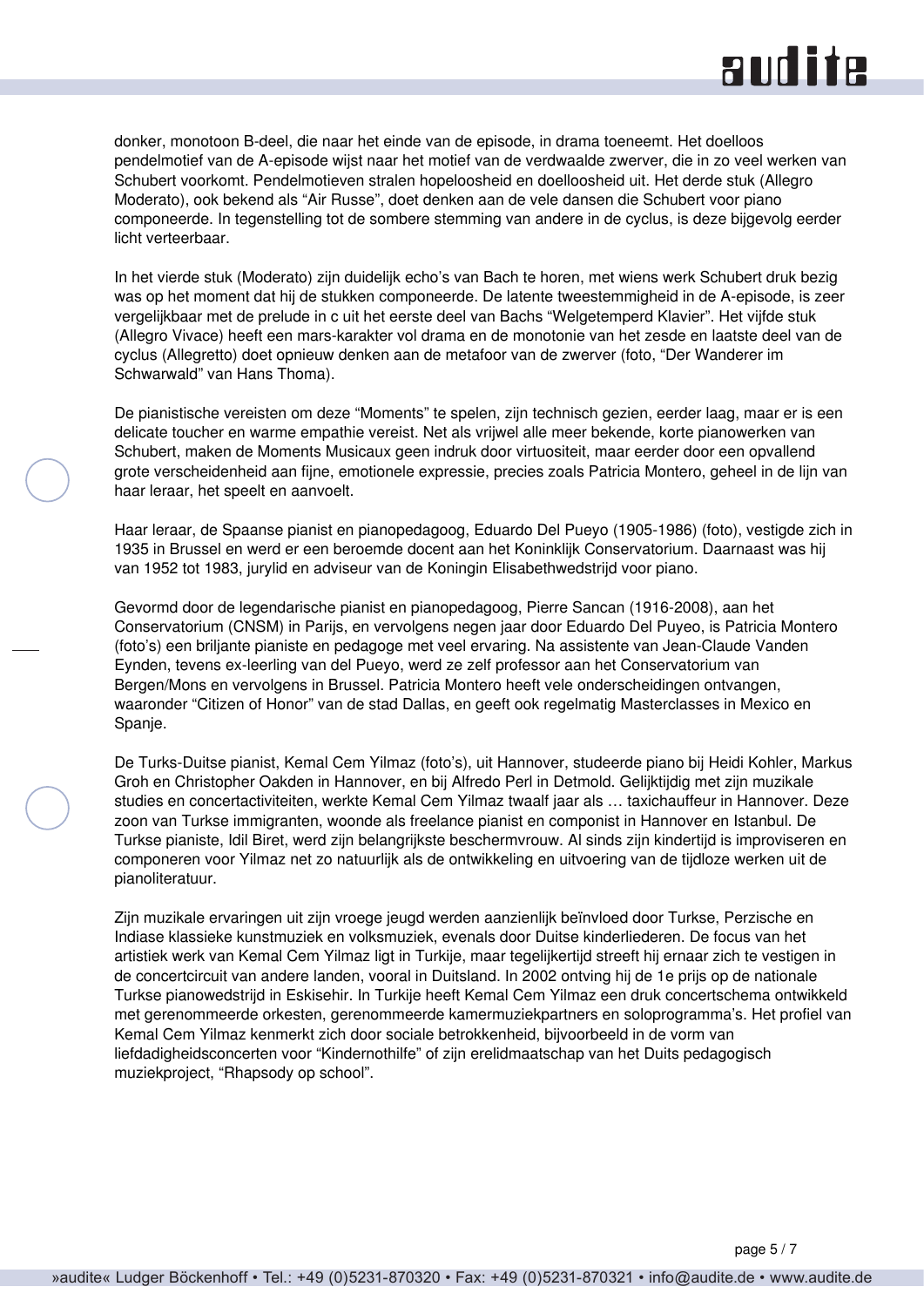## aud ita

<span id="page-5-0"></span>**www.classicalmusicsentinel.com 15.01.2019 (Jean-Yves Duperron - 2019.01.15) source: [http://www.classicalmusicsentinel.com/KE...](http://www.classicalmusicsentinel.com/KEEP/schubert-yilmaz.html)**

Classical Music Sentinel

Kemal Cem Yilmaz instinctively throws into relief the vocal nature of these piano pieces (after all, Schubert was first and foremost a composer of lieder) and like a singer, knows when and where to slow down and breathe. [...] You most likely already have one or more recordings of the Schubert Impromptus in your music collection but should seriously consider this one as an alternative. And if not, don't hesitate.

*Full review text restrained for copyright reasons.*